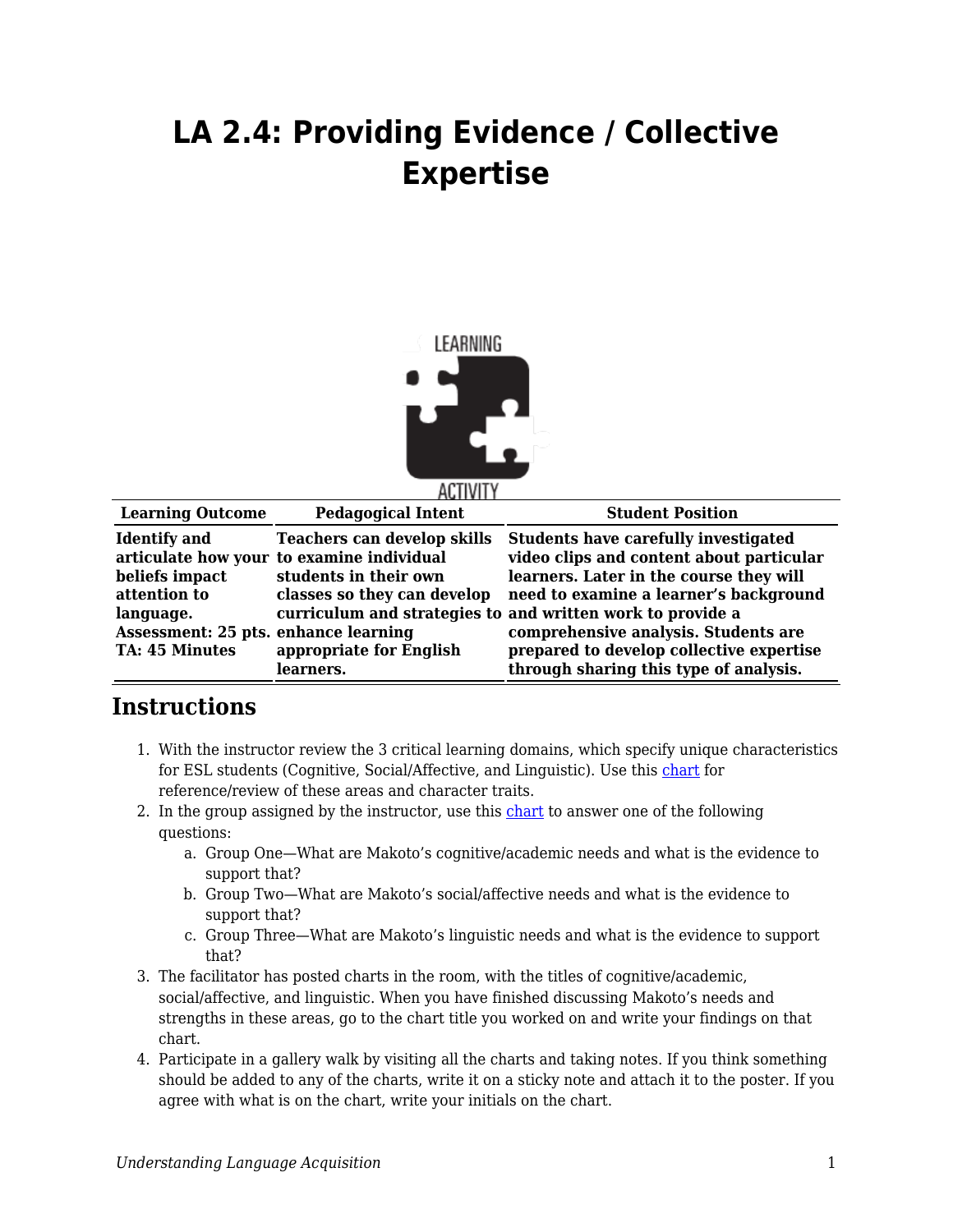5. Discuss as a class the 3 critical learning domains.